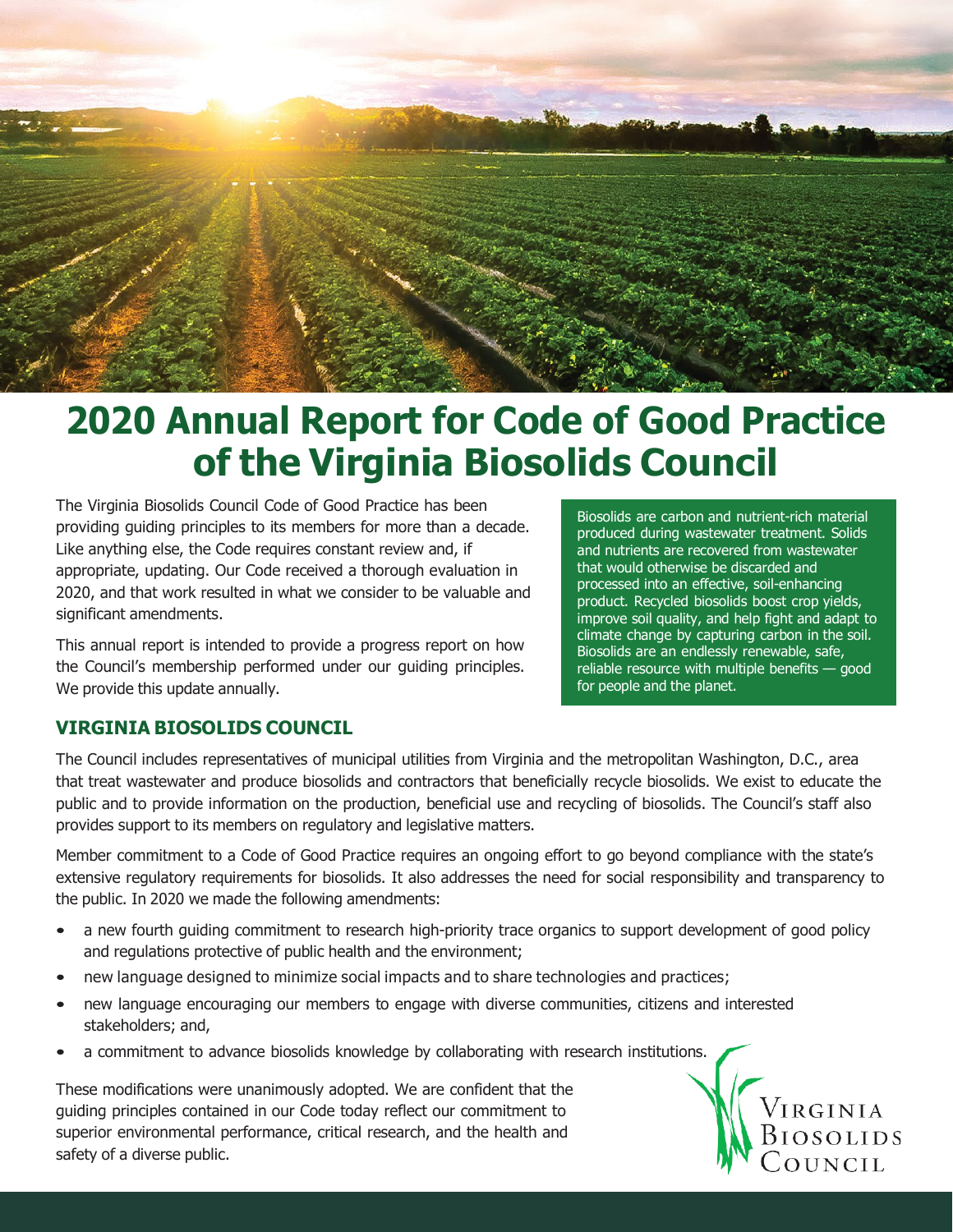

### **PERFORMANCE SUMMARY**

How do you report on a year like 2020? It presented a historic operational environment because of COVID-19. From the very beginning of the pandemic, the commitment of our members to protect public health and the environment never wavered. We learned that our role was more than protecting the environment by cleaning wastewater and recycling biosolids, an endlessly renewable resource. Our sophisticated processes proved essential in monitoring for COVID-19 outbreaks. Many of our members led the way in this testing — Hampton Roads Sanitation District (HRSD) and the Rivanna Water and Sewer Authority were among the many utilities and VBC members that continue to routinely monitor for outbreaks. The contractors we use to recycle biosolids adapted, creating work environments that are safe, while ensuring the well-being of the farmers and landowners who choose to recycle biosolids. The practices at our utilities, and the many regulatory requirements and best management practices applied by our members when recycling biosolids, give us confidence that our activities to produce and recycle biosolids — all types of biosolids — are fully protective of health and the environment.

Information on biosolids inspected and complaints collected by the Department of Environmental Quality (DEQ) supplies the Council with measurements of our organization's performance. Provided below is a summary of this information, which is available to the public.

- In 2020, biosolids were applied to 36,168 acres, down from 47,588 acres in 2019. The acreage where biosolids was recycled is less than  $1\%$  of all agriculture and forestry land in Virginia<sup>1</sup>.
- In 2020, DEQ conducted 162 inspections on fields where biosolids were recycled, down from 241 inspections in 2019. Council members received three warning letters and did not receive a notice of violation (NOV).
- In 2020, DEQ reported 21 biosolids-related complaints from the public, down from 30 the year prior. The complaints recorded by DEQ were (1) odor related; (2) water related; and (3) track out. None of the complaints reported to DEQ resulted in any regulatory violation.

The Code, while emphasizing outreach, also provides guidance for our operators for the management of their recycling activities. Last year we reported for the first time on the intensity of public involvement and response to mandated notification requirements. Virginia DEQ's biosolids regulations require property owners adjacent to an application site to be notified about the intent to recycle biosolids and notification in advance of any public permit meeting. Our members work with DEQ to address questions or concerns that originate either during a public comment period or at an informational meeting. In 2020, that interaction was virtual.

Since 2017, DEQ has distributed 3,484 notices for public meetings and adjacent landowner notification. The total number of responses resulting from these notifications is 204, or approximately 6% of the notifications resulted in responses. Regulatory activity during this period includes 12 public meetings associated with permits and 22 permitspecific notifications.

#### **COMMITMENT**

Our collective response to COVID-19 reaffirms the responsibility we have to return clean water to the environment, and to produce high-quality biosolids used by farmers and soil blenders, turfgrass growers, tree farmers and cattle farmers, that are critical to protecting public health and safety. The right to clean water, sanitation and a clean environment is a basic human right. The Council's members remain steadfast in our commitment to serving the public and supporting these essentials across Virginia regardless of race, color, geography, national origin, or income.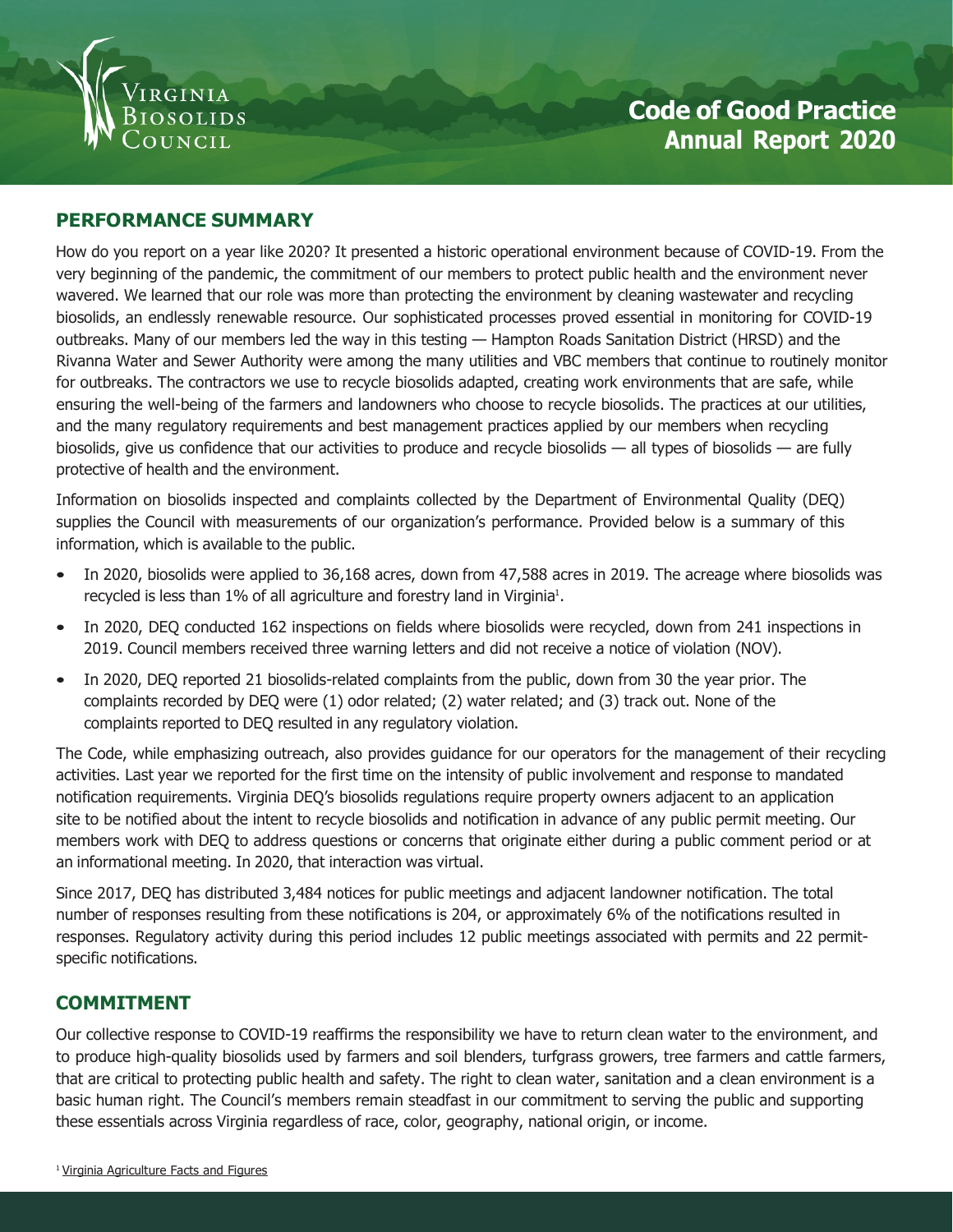

# **THE CODE IN PRACTICE**

The Council's membership is committed to steadily improving the quality of the biosolids it produces and to responsibly recycling those biosolids in Virginia.

For instance, in 2020 the Council committed to sponsoring research to better understand the impact of land-applied biosolids on long-term carbon sequestration in soil. We are working with Virginia Tech on this research and are aware of the challenges that climate change presents. The application of biosolids is known to increase soil organic carbon, which underscores the essential importance of this work. Our Code promotes collaboration with research institutions to advance biosolids knowledge.

As a result of the challenges the entire Virginia biosolids community experienced in 2018 and 2019 because of the volume of rain and snow we received, utilities in northern Virginia began meeting last year to research regional emergency storage options and identify opportunities to increase the resilience of the solids processing programs. Our Code promotes continual improvement in product quality and best management practices.

Biosolids application typically benefit cropland and forests; however, it also supports some other commercial interests. Our membership has maintained a long-term relationship with turfgrass growers, who use various types of biosolids to improve soil health. Our Code considers the expanding production of exceptional quality biosolids in Virginia and the opportunity to engage with a variety of stakeholders.

# **SUMMARY**

Biosolids recycling is essential to the recovery of valuable nutrients from our wastewater. Its use is highly regulated. Accordingly, we have established and updated our organization's Code of Good Practice, and, by adhering to the guidance, it is our intention to continue to grow public trust and support.